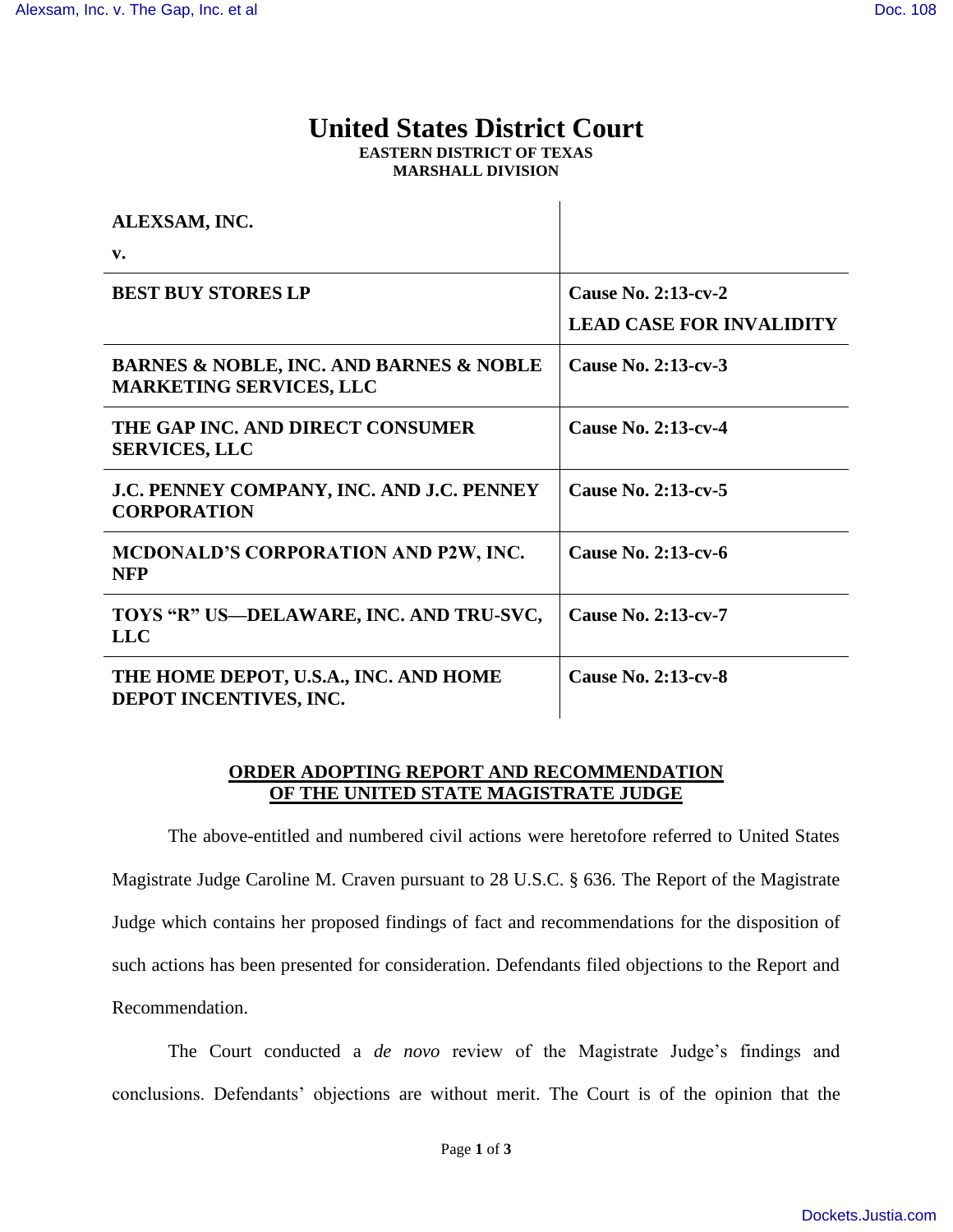findings and conclusions of the Magistrate Judge are correct. Therefore, the Court hereby adopts the Report of the United States Magistrate Judge as the findings and conclusions of this Court.

Defendants first argue that a pre-critical date fax from Mr. Dorf to Debbie Anderson of MCI clearly states that Mr. Dorf tendered a sale contract to MCI for prepaid card activation services. Defendants believe that the fax's reference to Mr. Dorf sending a contract to MCI indicates an intent to be bound. The Court disagrees. Defendants provide no evidence or facts addressing the subject or terms of the alleged contract. Thus, a fact finder would have no basis to determine whether the contract actually qualified as an offer for sale rather than preliminary negotiations or product promotion. Furthermore, the fax does not suggest that MCI could have entered into a binding contract by simple acceptance. Accordingly, the Court finds Defendants' objection without merit.

Defendants additionally allege that there is a material fact question pertaining to whether Alexsam performed the patented method for commercial purposes prior to the critical date. In a pre-critical date fax from Mr. Dorf to Mary Sue Rhoda of LinkUSA, Mr. Dorf explained that he had a system "presently live in the retail environment" (Doc. No. 16-3 at 2). Defendants believe this reflects that Mr. Dorf was actually performing the patented method for commercial purposes. The Court disagrees. As highlighted by Defendants, "performing the patented method for commercial purposes before the critical date constitutes a sale under § 102(b)." *Plumtree Software, Inc. v. Datamize, LLC*, 473 F.3d 1152, 1163 (Fed. Cir. 2006). But here, there is no evidence to support this claim. First, there is no evidence that the system Mr. Dorf refers to in the fax is the patented invention. Second, there is no evidence that "presently live" equates to commercialization or an attempt to profit from the commercial use of the invention. Therefore, the Court finds Defendants' objection without merit.